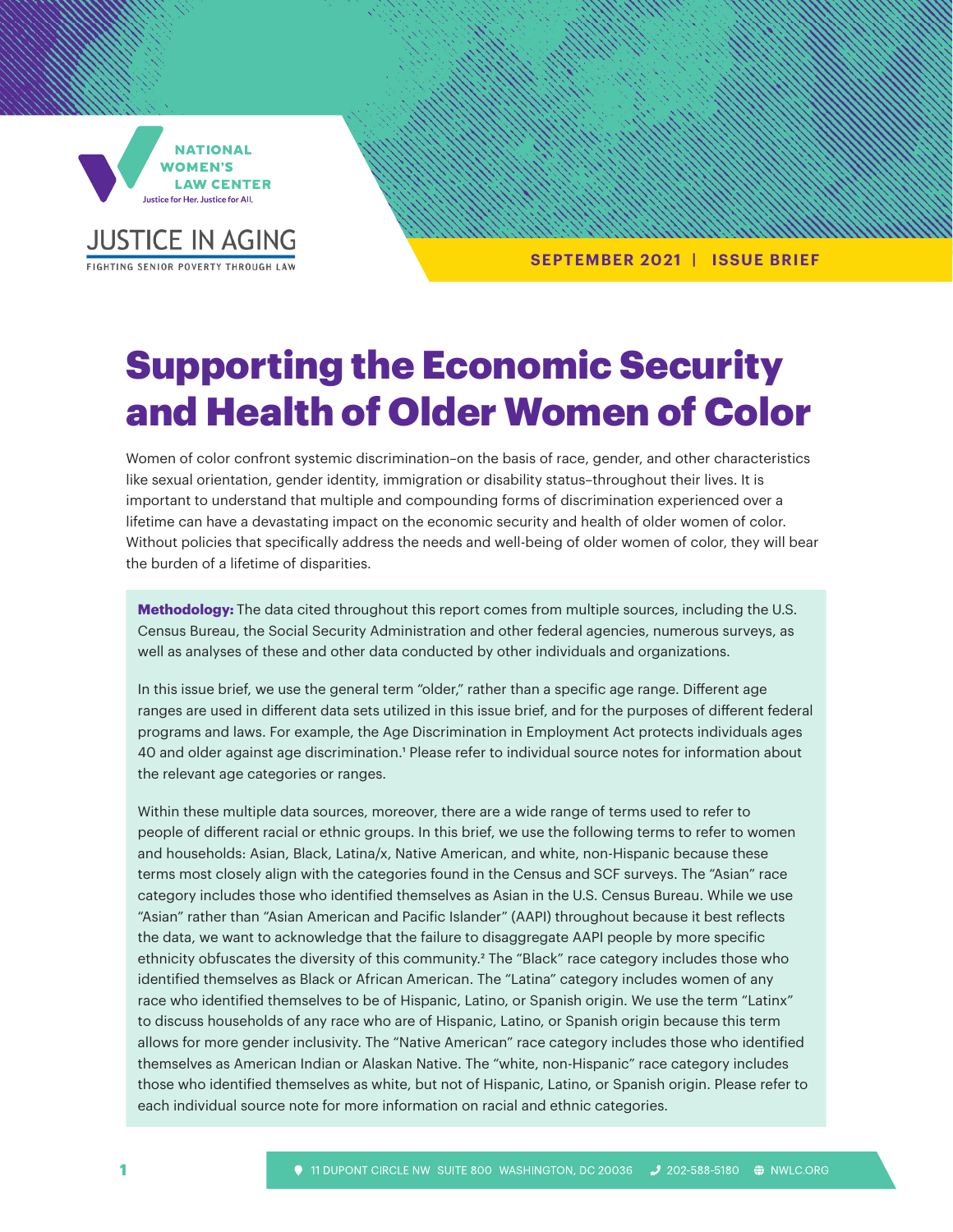# **The Economic Security of Older Women of Color**

Older women face a significant challenge as they attempt to maintain their economic security as they age. Their economic security hinges on what they have available in both income and savings, yet women, and women of color in particular, face deep inequities in the workforce, economy, housing and health care systems that constrain both. The cumulative impact of a lifetime of disparities means that, even before the additional burdens brought on by COVID-19, the risk of economic insecurity only increases for older women of color.

In every age group, including among older adults, women typically make less than men, which generates less available income and savings in retirement as compared to men.<sup>3</sup> The gender wage gap alone can cause women to lose \$400,000 over a 40-year career, with the lifetime loss of earnings for Black women totaling nearly \$1 million, and the lifetime earnings loss for Latinas exceeding \$1.1 million.<sup>4</sup> Lower earnings result in lower Social Security benefits, which for workers' benefits is currently based on their lifetime earnings over a 35-year period. When combined with disparities in retirement savings, older women have less available income overall to live on during retirement and are significantly more likely than men to end up living in poverty. And poverty rates for older Black, Native American, and Latina women are more than twice that of older white women.5 Women who are divorced, widowed, or never married are particularly at risk of falling into poverty.<sup>6</sup>

Women are also more likely to provide caregiving that takes them away from wage-earning work for significant portions of their lives, which also negatively impacts their ability to increase their earnings or build up their savings. A 2013 AARP report found that, among people aged 45-74, women were three times more likely than men to quit their jobs due to caregiving.7 Fewer years in the workforce, combined with lower pay as discussed above, ultimately impacts the amount women receive from Social Security. While the average Social Security retirement and survivor benefit for men in 2019 (excluding disability benefits) was \$1,612, it was only \$1,283 for women.<sup>8</sup> For some women, no real "retirement" is feasible because they need to keep working into old age to pay for basics like food and housing.

In fact, older women can still struggle with housing instability and are at greater risk of food insecurity.<sup>9</sup> A lack of affordable housing, for example, has led to older adults experiencing greater rental cost burdens, increasing their risk of eviction and homelessness, and forcing them to use more of their income on housing at the expense of other necessities such as food and medicine.<sup>10</sup> While housing programs run through the Department of Housing and Urban Development (HUD), such as Section 202 supportive housing for the elderly, provide affordable housing to low-income households, these programs do not provide assistance for all people who are eligible. Less than a quarter of all eligible households receive rental assistance. Yet older women constitute almost three-quarters of those who receive Section 202 housing, highlighting the need for housing support among low-income older women in particular. Older women also struggle disproportionately with food insecurity, making up 62% of all adult SNAP participants ages 60 and older.<sup>11</sup>

In addition to these factors and the effects of systemic discrimination, economic downturns such as the Great Recession and the COVID-19 recession can devastate the income and savings of many older women even further. Women of color are overrepresented in the frontline workforce,<sup>12</sup> and sectors in which women workers predominate suffered heavy job losses during the COVID-19 recession.13 While women's overall unemployment rate dropped to 4.8% in August, nearly 1 in 13 Black women (7.9%) and nearly 1 in 17 Latinas (6.0%) remained unemployed.14 Nearly 1.6 million women have left the workforce since February 2020,<sup>15</sup> many because they cannot simultaneously work and meet caregiving responsibilities.<sup>16</sup> In May 2021, 124,000 fewer Black women<sup>17</sup> and 64,000 fewer Latinas<sup>18</sup> ages 55 and older were in the labor force compared to February 2020. According to a recent NWLC analysis of the U.S. Census Bureau's Household Pulse Survey, nearly one in four Latinas and Black, non-Hispanic women were in a household that has lost employment income in the last month.19

Job losses not only result in loss of income in the short term, but reduce lifetime earnings, cause people to deplete existing savings and forestall retirement savings, and delay the accrual of credits for future Social Security retirement benefits. Research showed that older adults who lost their jobs during the Great Recession also had to deal the challenge of finding new employment in the face of age discrimination, which can make it more difficult for older workers, especially women and people of color, to get hired into new jobs that are comparable to their previous positions.20 Instead, older workers may either face extended periods of unemployment during their prime earning years or be forced to retire earlier than anticipated.<sup>21</sup> Those who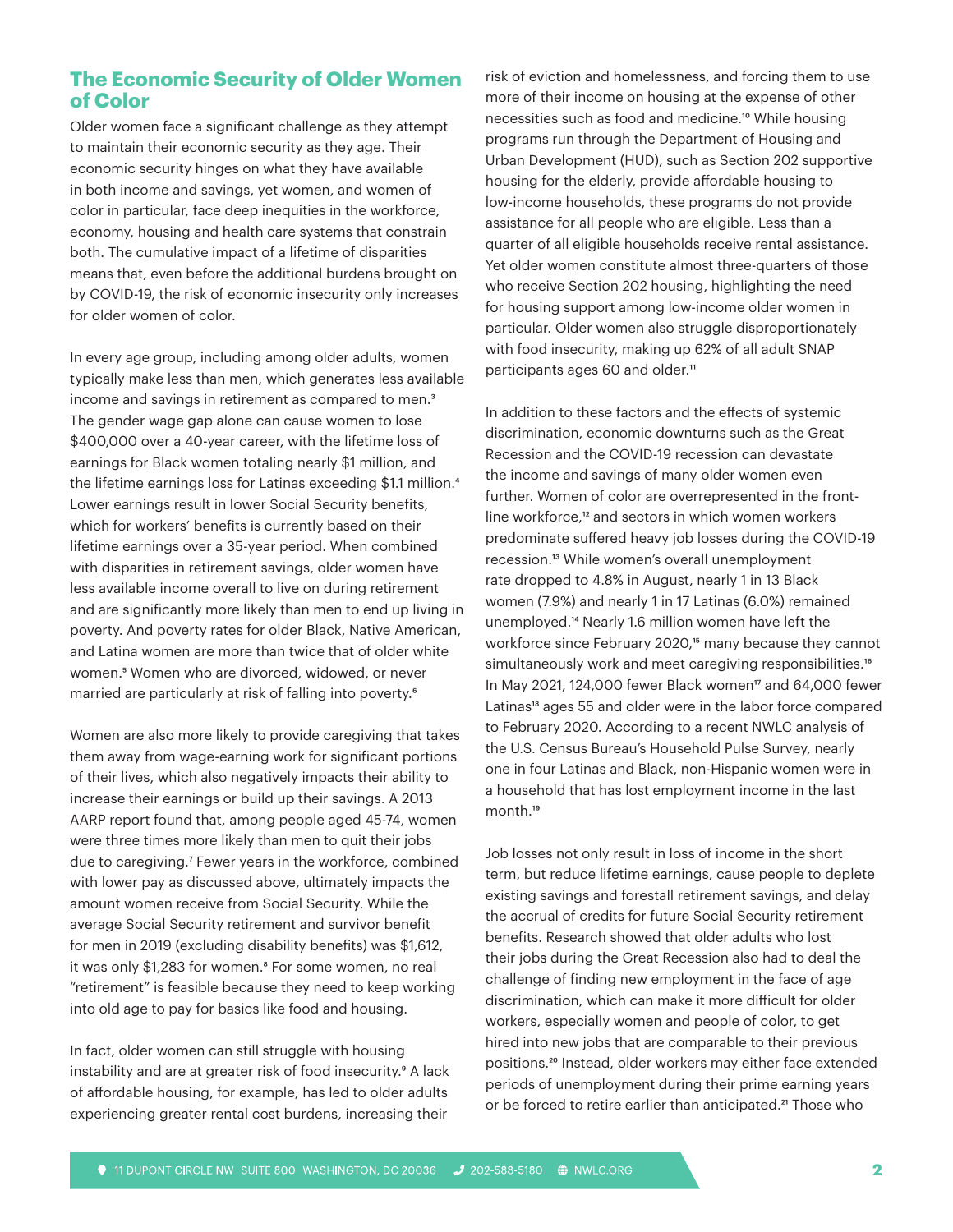decide to claim Social Security early retirement because of the difficulty of finding new work are forced to accept a permanently lower retirement benefit, further reducing the retirement income available to them as they age.

Time will tell what additional negative long-term effects the COVID-19 pandemic will have on the lifetime incomes, wealth, and overall economic security of women of color – who experience more detrimental impacts and recover more slowly from recessions.<sup>22</sup> For example, during the Great Recession, the loss of home equity was a particularly heavy blow for older women, and single Black and Latina women especially. Research found that older adult single women who could not keep their homes during the Great Recession lost 100% or more of their total wealth.<sup>23</sup>

# **Ways to support older women of color and improve their economic security**

The story does not end with older women falling into poverty in the face of numerous challenges to their economic security over time. Instead, we can implement policies that recognize both the contributions that women have provided to society throughout their lives, and the various types of discrimination, including racial, ethnic, and gender-based inequities that have negatively impacted their overall income and savings. The short-term relief in the American Rescue Plan Act and other COVID relief legislation is not enough to ameliorate the immediate and longer-term impacts of the pandemic and the longstanding inequities impacting the economic security of older women.

### **IMPROVING DATA COLLECTION**

One critical first step is improving our collection of data on the well-being of older women, and in particular older women of color. Data that combines information about all older adults as a monolith and fails to disaggregate information for older adults by race and sex, can paint an unrealistic picture of the status of older women and masks the harmful impacts of discrimination at the intersection of race and gender. This makes it difficult to identify the problems most pressing for older women and to create and implement relevant policies that effectively address them.

#### **REDEFINING ECONOMIC SECURITY**

We should also redefine what it means to be economically secure in our society. Simply having income above the poverty level is insufficient. The federal poverty level for a household of one, at just \$12,880 per year, or \$1,073 per month, is so low that almost no one could actually afford to live in dignity on this minimal amount of income. The Elder

Index is a tool that calculates the amount of income an older adult would actually need, taking into account geographic location, to meet their basic needs for housing, health care, food, and other essentials. The national average is more than twice the federal poverty rate, indicating that current programs must do more to actually help older adults, and older women, truly achieve economic security.

#### **EXPANDING KEY INCOME SUPPORTS**

We must also expand federal and state benefits, including Social Security, SSI, SNAP, refundable tax credits like the Earned Income Tax Credit, and housing assistance programs for low-income older adults so that they have the income and resources to actually meet their needs. The Social Security program, which looks only at wage-earning work, should be expanded to include the work of caregivers in its calculation of benefits so that older women who have taken time away from the official workforce are still compensated in retirement for the value of the unpaid caregiving they provided. We should also increase Social Security and Supplemental Security Income (SSI) benefits so that the minimum benefit level is above the (already too low) federal poverty level. SSI is an important federal companion to Social Security, and also administered by the Social Security Administration, that provides cash assistance to very low-income older adults and people with disabilities who do not receive significant income through Social Security Retirement, Survivors, or Disability Insurance. At only \$794 per month in 2021, the maximum SSI benefit is less than 75% of the federal poverty level, leaving older adults to struggle to meet their basic needs despite qualifying for the program. Amendments to the program proposed in legislation such as the Social Security Restoration Act of 2021 would not only increase SSI benefits, but would also modernize the SSI program to update rules that haven't been changed in over 40 years, and ensure that eligible lowincome older adults and people with disabilities were better able to access the program.

SNAP improvements can also help reduce food insecurity among older women of color. For example, shifting from the Thrifty Food Plan to the Low-Cost Food Plan will boost the value of benefits and help them last through more of the month. USDA can also establish standardized excess medical deductions for older adults and people with disabilities to overcome burdensome verification requirements. Additional funding for outreach and streamlining SNAP application processes would also help more older women of color access SNAP.

Our housing policies must include a plan to provide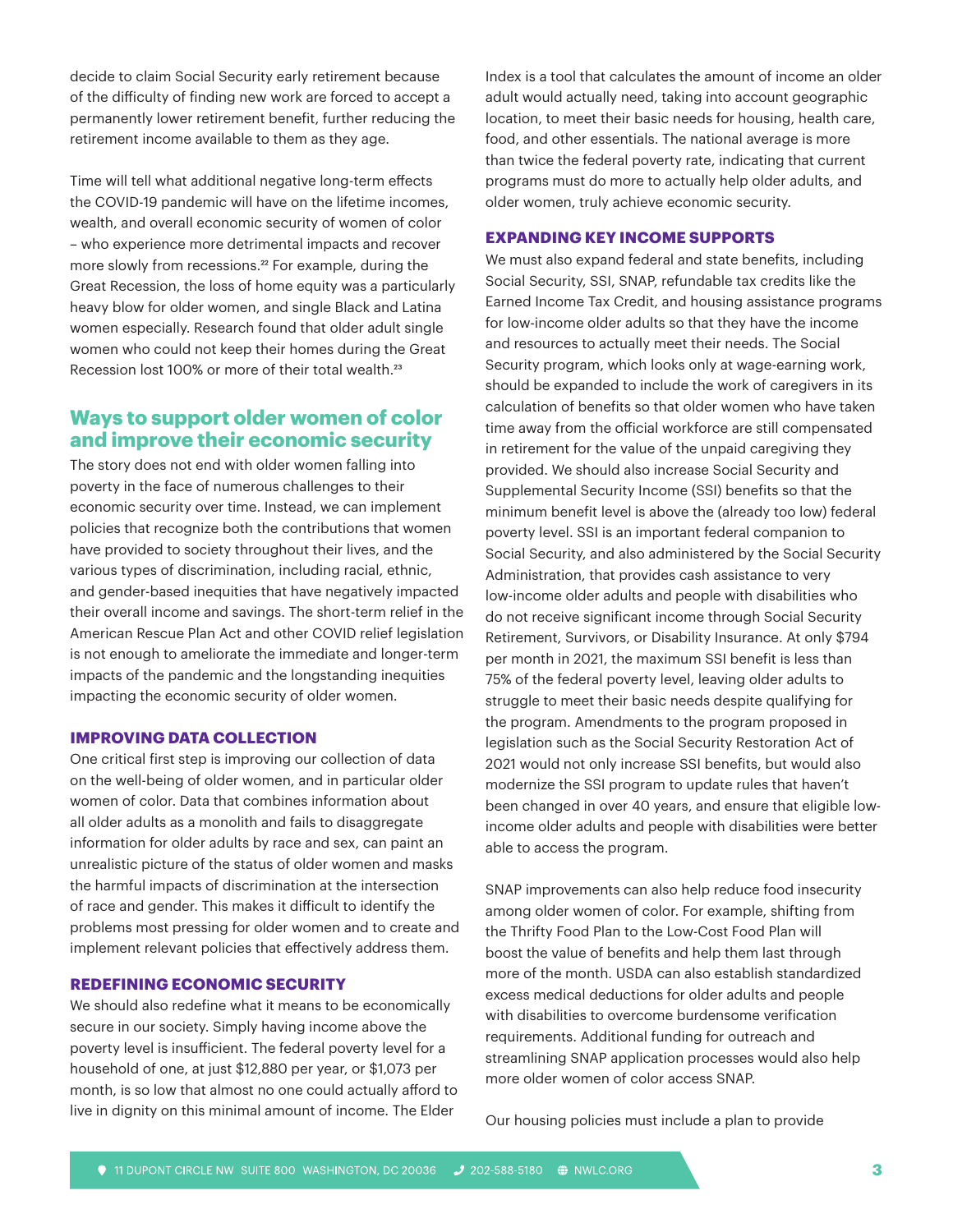affordable housing to all those who need it. The Housing is Infrastructure Act of 2021 (H.R.2421),<sup>24</sup> would provide significant federal investments to preserve and create more deeply affordable and accessible housing. We must increase the stock of affordable housing so that there are enough rental units available to meet the needs of low-income renters, including seniors. We should also increase funding for housing assistance programs. Legislation such as the Ending Homelessness Act of 2021 (H.R.4496),<sup>25</sup> for example, would create a universal housing voucher program available to every eligible renter. We should consider the particular needs of older renters, providing the accessible housing and linked services that allow low-income older adults to age in place, remaining close to their friends, families and communities.

## **Health Care of Older Women of Color**

Older women face significant challenges to their health and wellbeing. Deep inequities in our workforce, housing, and economy, as discussed above, result in increased economic insecurity, chronic stress and access to fewer resources over a woman's lifespan. These inequities compound and compromise the health of women of color, and women broadly, as they age. Higher health needs and lower financial resources also cause women, particularly women of color, to forgo and deny themselves care at higher rates than men. These inequities can have devastating consequences for women's health.

Older women bear the burden of higher health care costs. A significant portion of out-of-pocket spending for older women is for services not covered by Medicare. A woman who is 65 years of age will spend approximately \$47,000 more in retirement for health care expenses than her male counterpart.26 Women 85 and over spend an average of \$8,574 on services and premiums while men spend on average \$7,399.<sup>27</sup> Disparities in costs are likely to continue to widen in future years due to rising health care inflation and differences in life expectancies so that a 45-year-old woman today will pay 27.5% more for health care through premiums alone compared to her male counterpart during retirement.<sup>28</sup>

Higher costs can be attributed to a variety of factors including longer life expectancy and increased expenditures related to chronic condition management. Women are more likely than men to have a chronic condition and more likely to have more than one chronic condition.<sup>29</sup> The prevalence of chronic conditions only increases with age<sup>30</sup> and medication is often a vital part of chronic condition

management. As a result, medication usage among women also increases with age. Seventy-two percent of women ages 50-64 take at least one medication on a regular basis compared to only 42% of women ages 18-49.<sup>31</sup>

These costs are particularly burdensome to Black, Native American, and Latina women, as they are more than twice as likely as older white women to live in poverty.<sup>32</sup> Black women, in particular, are harmed by the costs of chronic condition management. Black women are more likely than other racial and gender groups to experience chronic diseases, including heart disease, stroke, diabetes and cancer<sup>33</sup> yet have fewer financial resources to treat these conditions as they age.

The COVID-19 pandemic makes the need for equitable resources and support all the more urgent. Older women not only faced elevated risk for severe illness and fatality from COVID-19,<sup>34</sup> they also faced the greatest risk of developing long-term, and potentially debilitating, after-effects from the virus.<sup>35</sup> Yet, older women were less likely to get COVID-19 vaccines than older men<sup>36</sup> and more likely to have gone without needed health care during the pandemic as compared to men.<sup>37</sup> This forgoing of care led to reduced screenings, reduced compliance with care plans and reduced overall health.<sup>38</sup> Finally, older women living alone, especially older women with mobility problems, experienced decreased access to food, medicine, and other supports from loved ones. We do not know the full extent of the health consequences to older women, but what is known, is that immediate and decisive action is required.

# **Ways to support older women of color and improve their health and wellbeing**

## **EXPANDING ELIGIBILITY FOR MEDICAID AND MEDICARE SAVINGS PROGRAMS**

Medicaid plays a critical role for older women by providing access to vital services that Medicare does not pay for, including long-term services and supports and transportation. Medicaid is also crucial in making Medicare more affordable for low-income recipients. Through Medicare Savings Programs (MSPs), Medicaid pays for the costs associated with Medicare, including premiums and cost sharing. Unfortunately, current MSP income eligibility and resource limits in most states force aging adults and people with disabilities to live in poverty to access care.39

Although low-income women may be dually covered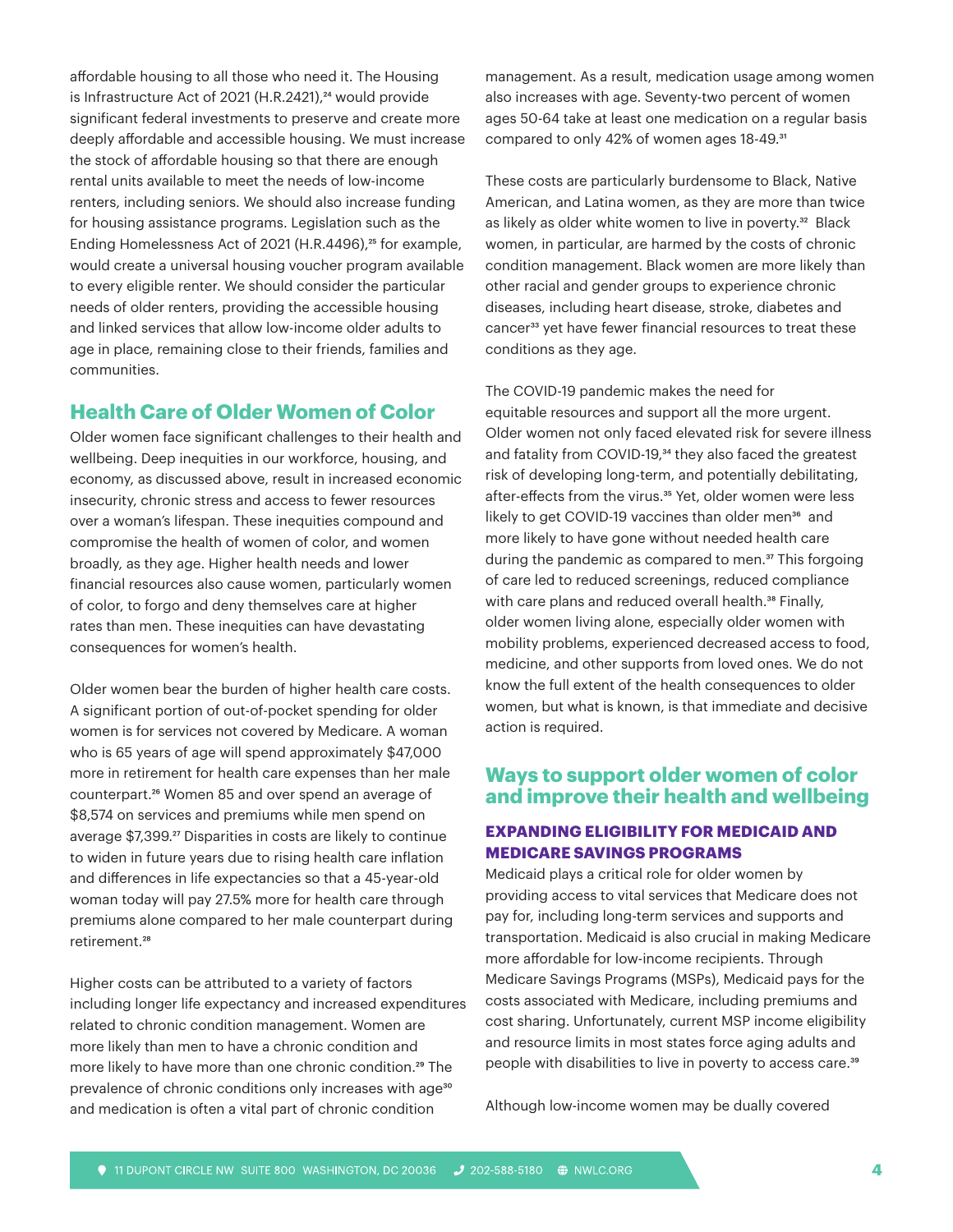by Medicare and Medicaid, states' variation in Medicaid benefit packages and Medicare's lack of coverage for basic services like dental, vision, and hearing leaves many dual beneficiaries with burdensome out-of-pocket costs, which can greatly press budgets of older women with fixed incomes, few financial resources, and other financial obligations. States have the option to set their Medicaid eligibility income and resource limits to allow older women to access critical health care benefits while also maintaining enough income to cover basic needs and save for an emergency.

California, for example, has raised its income limit for its aged and disabled program to 138% of the federal poverty limit and just approved a policy to eliminate its resource limit, and Arizona has eliminated its resource limit entirely for older adults and people with disabilities.<sup>40</sup> Similarly, states can expand access to MSPs so that more older women could reduce their out-of-pocket spending on health care. For example, Alaska, Connecticut, the District of Columbia, Hawaii, and Maine have higher income limits. Alabama, Arizona, Connecticut, Delaware, DC, Mississippi, New York, and Vermont have eliminated using resources beyond their earnings and other income to determine eligibility.<sup>41</sup>

## **INVESTING IN THE PAID CARE AND HOME AND COMMUNITY-BASED SERVICES INFRASTRUCTURE**

The COVID-19 pandemic made clear how critical it is that we invest in our home and community-based care infrastructure. More than 184,000 residents in shared living communities died from COVID-19, with disproportionately higher rates of deaths occurring in nursing homes with more residents of color.42, 43 Most older women do not want to reside in a facility to receive their care. Instead, most want to age in their homes and communities and remain as independent as possible. Paid caregiving and home and community-based services (HCBS) allow older women to do just that.

Medicaid is the primary payer for HCBS. Unfortunately, however, while Medicaid coverage for care in a nursing home is guaranteed if you are otherwise eligible, care or services provided at home or in the community are not. Making HCBS an entitlement equal to nursing facility coverage is essential for older women of color to stay in their homes and maintain ties to their communities. The optional structure of HCBS leads to significant disparities in access to services depending on what state you live in, your, age, your disability, and your race.<sup>44</sup> As a result, women of color are harmed across generations. Without access to

HCBS, older women of color are forced to receive the care they need in a nursing facility. Alternatively, they rely on their family to fill in the gaps–most often their daughters, who risk falling into poverty themselves when they either cease or reduce their paid work to act as a caregiver.

Even when HCBS is available, research has found that there are disparities in the number of services rendered. Though women are more likely to access HCBS services and to have worse health indicators than men,<sup>45</sup> more money is spent on services for men.46 For women of color, race compounds this disparity. One study found that HCBS expenditures were disproportionately higher for white women than Black women.<sup>47</sup> Another study found that Black HCBS users received less case management, equipment, technology and modification services, and nursing services compared to whites.<sup>48</sup>

To address these inequities, HCBS enrollment and expenditures data must be collected by race, gender and disability, cross-tabulated and released consistently. Further, once specific inequities are identified, policies must be crafted to addressed barriers and bias and achieve equitable enrollment and expenditures.

#### **EXPANDING MEDICARE BENEFITS**

In addition to expanding access to Medicaid HCBS and MSPs, expanding the benefits Medicare covers is necessary to ensure lower-income women who are not eligible for Medicaid can afford care. By including coverage for oral health, vision and hearing, older women will have these unmet basic medical needs covered by Medicare, eliminating high out-of-pocket medical expenses that contribute to their economic insecurity. Adding these benefits to Medicare would also act to reduce health disparities since women—and particularly women of color are more likely to be low-income and unable to access these services.<sup>49</sup>

## **Conclusion**

Now more than ever, it is critically important to invest in the economic security and health of women of color.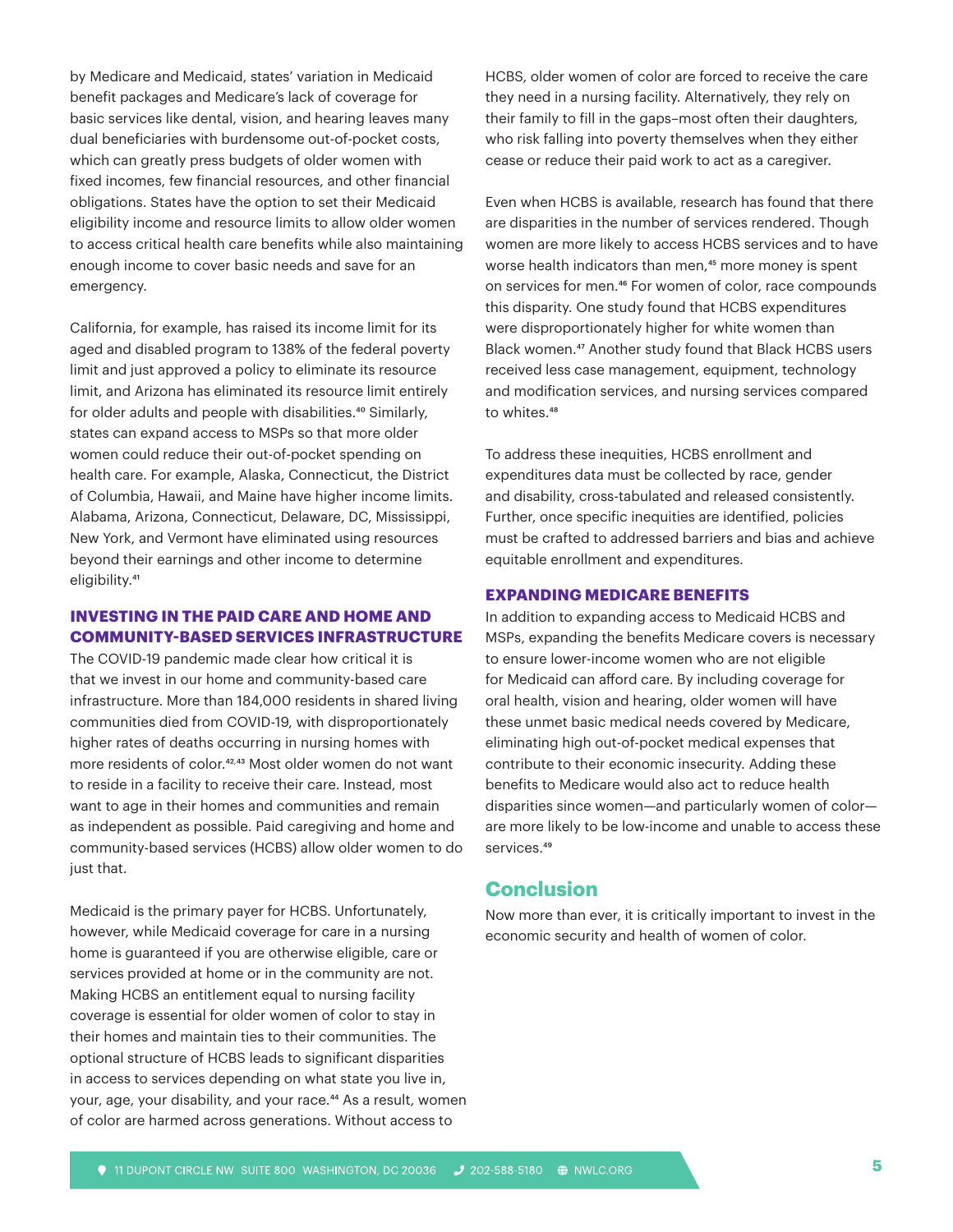#### **1** 29 U.S.C.A. § 621 (2021).

**2** See Nat'l Asian Pacific Am. Women's Forum, *Still Fierce, Still Fighting: A Reproductive Justice Agenda for Asian Americans and Pacific Islanders* 3 (2017), https://www.napawf.org/ uploads/1/1/4/9/114909119/stillfiercestillfighting.pdf.

- **3** Heidi Hartmann, *What It's Worth* 285-299 (Laura Choi et al. eds., 2015).
- **4** See, e.g., Jasmine Tucker, Nat'l Women's Law Ctr., *The Wage Gap Has Robbed Women of Their Ability to Weather COVID-19* (March 2021), https://nwlc.org/wp-content/uploads/2021/03/EPD-2021-v1.pdf.
- **5** Amanda Fins, Nat'l Women's Law Ctr., *National Snapshot: Poverty among Women and Families*, 2020 (December 2020), https://nwlc.org/wp-content/uploads/2020/12/PovertySnapshot2020.pdf; Juliette Cubanski, Wyatt Koma, Anthony Damico, & Tricia Neuman, Kaiser Family Found., *How Many Seniors Live in Poverty?* (Nov. 2018), https://files.kff.org/attachment/Issue-Brief-How-Many-Seniors-Live-in-Poverty.
- **6** Social Security Admin., *Marital Status & Poverty* (May 2016), https://www.ssa.gov/policy/docs/population-profiles/marital-status-poverty.html.
- -Rebecca Perron, AARP, Staying Ahead of the Curve 2013: The AARP Work and Career Study (Jan. 2014), https://www.aarp.org/content/dam/aarp/research/surveys\_statistics/general/2014/Staying-Ahead-<br>of the Curve-2013-The Work a

**8** Social Security Admin. *Annual Statistical Supplement, 2020* (last visited Sep. 23, 2021), https://www.ssa.gov/policy/docs/statcomps/supplement/2020/5a.html.

- **9** Simone G Fernandes et al., *Food Insecurity in Older Adults: Results from the Epidemiology of Chronic Diseases Cohort Study* 3, 5 Frontiers Med. 203 (2018), doi:10.3389/fmed.2018.00203.
- **10** Patti Prunhuber & Vivian Kwok, *Low-Income Older Adults Face Unaffordable Rents, Driving Housing Instability and Homelessness* (Feb. 2021), https://justiceinaging.org/wp-content/uploads/2021/02/ Older-Adults-Rental-Housing-Burdens.pdf.
- **11** U.S. Dep't of Agriculture, Food, & Nutrition Serv., Off. of Pol'y Support, *Characteristics of Supplemental Nutrition Assistance Program Households: Fiscal Year 2019* (2021), https://fns-prod.azureedge.net/ sites/default/files/resource-files/Characteristics2019.pdf.
- <sup>12</sup> Nat'l Women's Law Ctr., Women Make Up the Majority of Front Line Workers of the COVID-19 Crisis (March 2020), https://nwlc.org/wp-content/uploads/2020/05/final\_NWLC\_Frontlines\_FactSheet-002. pdf.
- **13** *See, e.g.*, Amanda Fins, Nat'l Women's Law Ctr., *COVID-19 and the Ensuing Recession Puts Women in Retail at Risk* (July 2020), https://nwlc.org/resources/covid-19-and-the-ensuing-recession-putswomen-in-retail-at-risk/; Claire Ewing-Nelson, Nat'l Women's Law Ctr., One in Five Child Care Jobs Have Been Lost Since February, and Women Are Paying the Price (August 2020), https://nwlc.org/<br>resources/one-in-five-child-*Workers Fighting COVID-19 Are Women* (August 2020), https://nwlc.org/resources/more-than-three-in-four-of-the-health-care-workers-fighting-covid-19-are-women/.
- **14** Jasmine Tucker, Nat'l Women's Law Ctr., *At August's Rate, It Will Take Women 9 Years to Regain the Jobs They Lost in the Pandemic* (September 2021), https://nwlc.org/resources/at-augusts-rate-it-willtake-women-9-years-to-regain-the-jobs-they-lost-in-the-pandemic/.

#### **15** *Id*.

- e See, e.g., Paula Span, Family Caregivers Feel the Pandemic's Weight, N.Y. Times (May 21, 2021), https://www.nytimes.com/2021/05/21/health/coronavirus-home-caregivers-elderly.html; Sarita Gupta, The Price We Pay: Why We N the-kff-womens-health-survey/; Katherine Ellison, Caregivers of Elderly Loved Ones Face Heavy Emotional, Physical, Financial Toll, Wash. Post (Sept. 27, 2020), https://www.washingtonpost.com/health/<br>caretaker-stress-depres
- **17** NWLC calculation using Bureau of Labor Statistics (BLS), "(Unadj) Civilian Labor Force Level 55-64 yrs., Black or African American Women" *Labor Force Statistics from the Current Population Survey* (Washington, DC: June 8, 2021), https://beta.bls.gov/dataViewer/view/timeseries/LNU01000463 and "(Unadj) Civilian Labor Force Level - 65 yrs. & over, Black or African American Women," *Labor*<br>Force Statistics from the Curr *Coronavirus Recession on Older Workers* (August 2020), https://www.jec.senate.gov/public/\_cache/files/25a2a42f-6458-4d59-8c02-b19e6e0146f9/impact-of-the-coronavirus-recession-on-olderworkers-final.pdf (noting that unemployment rates for older workers exceeded those for prime-age workers from March to July 2020).
- MWLC calculation using Bureau of Labor Statistics (BLS), "(Unadj) Civilian Labor Force Level 55-59 yrs., Hispanic or Latino Women," Labor Force Statistics from the Current Population Survey (Washington) (Washington) (Was
- **19** Sarah Javaid & Jasmine Tucker, Nat'l Women's Law Ctr., *Women of Color Use Their Advance Child Tax Credit to Cover Food Costs* (September 2021), https://nwlc.org/resources/women-of-color-use-theiradvance-child-tax-credit-to-cover-food-costs/.
- **20** David Neumark, Ian Burn, & Patrick Button, *Age Discrimination and Hiring of Older Workers*, Fed. Reserve Bank of San Francisco (February 27, 2017), https://www.frbsf.org/economicresearch/ publications/economic-letter/2017/february/age-discriminationand-hiring-older-workers/.
- **21** *See, e.g.,* Joint Econ. Comm., *supra* note 17.
- 22 See, e.g., Jared Bernstein, Janelle Jones, Ctr. on Budget & Pol'y Priorities, Groundwork Collab.. The Impact of the COVID-19 Recession on the Jobs and Incomes of Persons of Color (May 13, 2020), https:// groundworkcollaborative.org/wp-content/uploads/2020/05/Groundwork-Bernstein-Jones-paper\_5.13.pdf (stating that the incomes of low-paid workers are expected to decline precipitously, with the incomes of Black workers falling more, and even faster); Chandra Childers & Gladys McLean, Inst. for Women's Pol'y Rsch., *Black and Hispanic Women Lag in Recovering from the Recession* (August 2017), https://iwpr.org/publications/black-hispanic-women-lag-recovering-recession/.
- **23** Amy Baker, Stacia West, & Anna Wood, *Asset Depletion, Chronic Financial Stress, and Mortgage Trouble Among Older Female Homeowners*, 59 Gerontologist 230 (2017).
- **24** The Housing is Infrastructure Act of 2021, H.R.2421, 117th Cong. (2021).
- **25** Ending Homelessness Act of 2021, H.R.4496, 117th Cong. (2021).
- e Bradley Sawyer & Gary Claxton, Kaiser Family Found. Analysis of Medical Expenditure Panel Survey, Agency for Healthcare Rsch. and Quality, U.S. Dep't of Health and Human Serv's, How Do Health<br>Expenditures Vary Across the
- **27** Juliette Cubanski, Christina Swoope, Anthony Damico, & Tricia Neuman, Kaiser Family Found., *How Much Is Enough? Out-of-Pocket Spending Among Medicare Beneficiaries: A Chartbook* (Jul. 2014), kff. org/medicare/report/how-much-is-enough-out-of-pocket-spending-among-medicare-beneficiaries-a-chartbook/.
- **28** HealthView Services, *The High Cost of Living Longer: Women and Retirement Income* (Aug. 2017), https://hvsfinancial.com/download-the-high-cost-of-living-longer/.
- **29** Peter Boersma, Lindsey I. Black, & Brian W. Ward, *Prevalence of Multiple Chronic Conditions Among U.S. Adults*, 17 Preventing Chronic Disease 1 (2018), https://www.cdc.gov/pcd/issues/2020/20\_0130. htm.

#### **30** *Id.*

- **31** Michelle Long, Brittni Frederiksen, Usha Ranji, & Alina Salganicoff, Kaiser Family Found., *Women's Health Care Utilization and Costs: Findings from the 2020 KFF Women's Health Survey* (Apr. 2021), https://www.kff.org/womens-health-policy/issue-brief/womens-health-care-utilization-and-costs-findings-from-the-2020-kff-womens-health-survey/.
- a Amanda Fins, Nat'l Women's Law Ctr., National Snapshot: Poverty among Women and Families, 2020 (Dec. 2020), https://nwlc.org/wp-content/uploads/2020/12/PovertySnapshot2020.pdf; Juliette<br>Cubanski, Wyatt Koma, Anthony Dami Poverty.
- **33** Karan Manke, *Racial Discrimination Linked to Higher Risk of Chronic Illness in African American Women,* Berkeley News (Oct. 5, 2018), https://news.berkeley.edu/2018/10/05/racial-discrimination-linkedto-higher-risk-of-chronic-illness-in-african-american-women/.
- **34** L. Balcázar-Hernández et al., *Women and COVID-19: Severity and Mortality in Hospitalized Middle-Aged and Older Patients*, 24 Climacteric 313 (2021), https://pubmed.ncbi.nlm.nih.gov/33513033/.
- **35** Carole H. Sudre et al., *Attributes and Predictors of Long COVID*, 27 Nature Medicine 626 (2021), https://www.nature.com/articles/s41591-021-01292-y (finding that long COVID was more likely with increasing age and among women); Ingrid Torjesen, BMJ, *Covid-19: Middle Aged Women Face Greater Risk of Debilitating Long Term Symptoms* (March 25, 2021), https://www.bmj.com/content/372/ bmj.n829 (finding that long COVID symptoms were more prevalent in women 50-60 years old).
- **36** Jill Diesel et al., *COVID-19 Vaccination Coverage Among Adults United States, December 14, 2020–May 22, 2021*, 70 Morbidity and Mortality Weekly Report 922 (June 2021), https://www.cdc.gov/ mmwr/volumes/70/wr/mm7025e1.htm.
- **37** Brittni Frederiksen, Usha Ranji, Alina Salganicoff, & Michelle Long, Kaiser Family Found, *Women's Experiences with Health Care During the COVID-19 Pandemic: Findings from the KFF Women's Health Survey* (March 2021), https://www.kff.org/womens-health-policy/issue-brief/womens-experiences-with-health-care-during-the-covid-19-pandemic-findings-from-the-kff-womens-health-survey/.

#### **38** *Id.*

**39** Mary Beth Musumeci, Priya Chidambaram, & Molly O'Malley Watts, Kaiser Family Found., *Medicaid Financial Eligibility for Seniors and People with Disabilities: Findings from a 50-State Survey* (Jun. 2019), https://www.kff.org/report-section/medicaid-financial-eligibility-for-seniors-and-people-with-disabilities-findings-from-a-50-state-survey-issue-brief/.